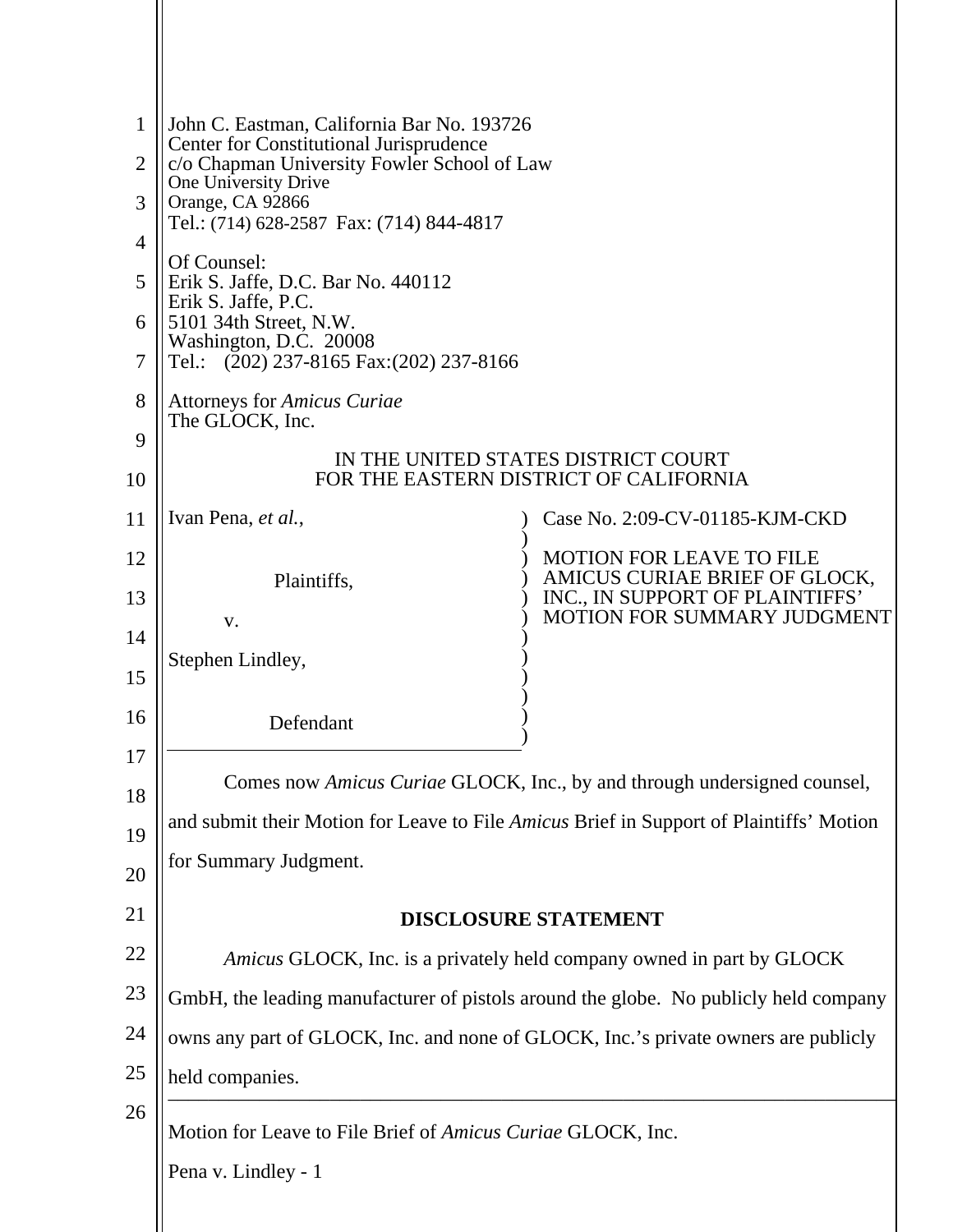2 3 4 5 6 7 8 GLOCK manufactures the world's finest and highly popular pistols, known for their safety, durability, reliability, and ease of use. GLOCK has sold over 9 million pistols worldwide and is the pistol of choice of numerous militaries, police departments, and civilians. GLOCK manufactures over 23 models of pistol, with many models having different variations to meet the varied demands of the market. Roughly half of those models are specifically designed with civilians in mind and are suitable for hunting, sport shooting, and self defense.

**ARGUMENT**

 $\mathbf Q$ 10 11 12 13 14 15 16 17 GLOCK is interested in this case because the varied and growing requirements of the California gun roster program are inconsistent with the essential qualities of GLOCK pistols that have made them popular for their safety, reliability, durability, and ease of use. GLOCK seeks to present arguments and information to this Court regarding the impact of California's technological requirements on the availability of its pistols to the citizens of California and on why incorporating novel technologies into tried and true pistols that are among the most popular in the world would potentially compromise reliability and safety as well as the other qualities gun owners have come to expect from GLOCK pistols.

\_\_\_\_\_\_\_\_\_\_\_\_\_\_\_\_\_\_\_\_\_\_\_\_\_\_\_\_\_\_\_\_\_\_\_\_\_\_\_\_\_\_\_\_\_\_\_\_\_\_\_\_\_\_\_\_\_\_\_\_\_\_\_\_\_\_\_\_\_\_\_\_ 18 19 20 21 22 23 24 25 26 GLOCK further notes that it is common practice in Second Amendment cases for courts to hear from *amici curiae* in order to better inform their decisions. *See, e.g.*, *Parker* v. *District of Columbia*, 311 F. Supp. 2d 103, 2004 U.S. Dist. LEXIS 5268 (D.D.C. 2004) (listing *amici curiae*). "[A] decision to accept an amicus brief is within the sound discretion of the court." *United States* v. *Microsoft Corp.,* Civ. A. 98-1233 (TPJ), 1999 WL 1419040, at \*1 (D.D.C. Dec. 20, 1999) (overruling objection to submission of memorandum by *amicus curiae*)*; see also Cobell* v. *Norton,* 246 F. Supp. 2d 59, 61 (D.D.C. 2003) ("it is solely within the discretion of the Court to determine the

Motion for Leave to File Brief of *Amicus Curiae* GLOCK, Inc.

Pena v. Lindley - 2

1